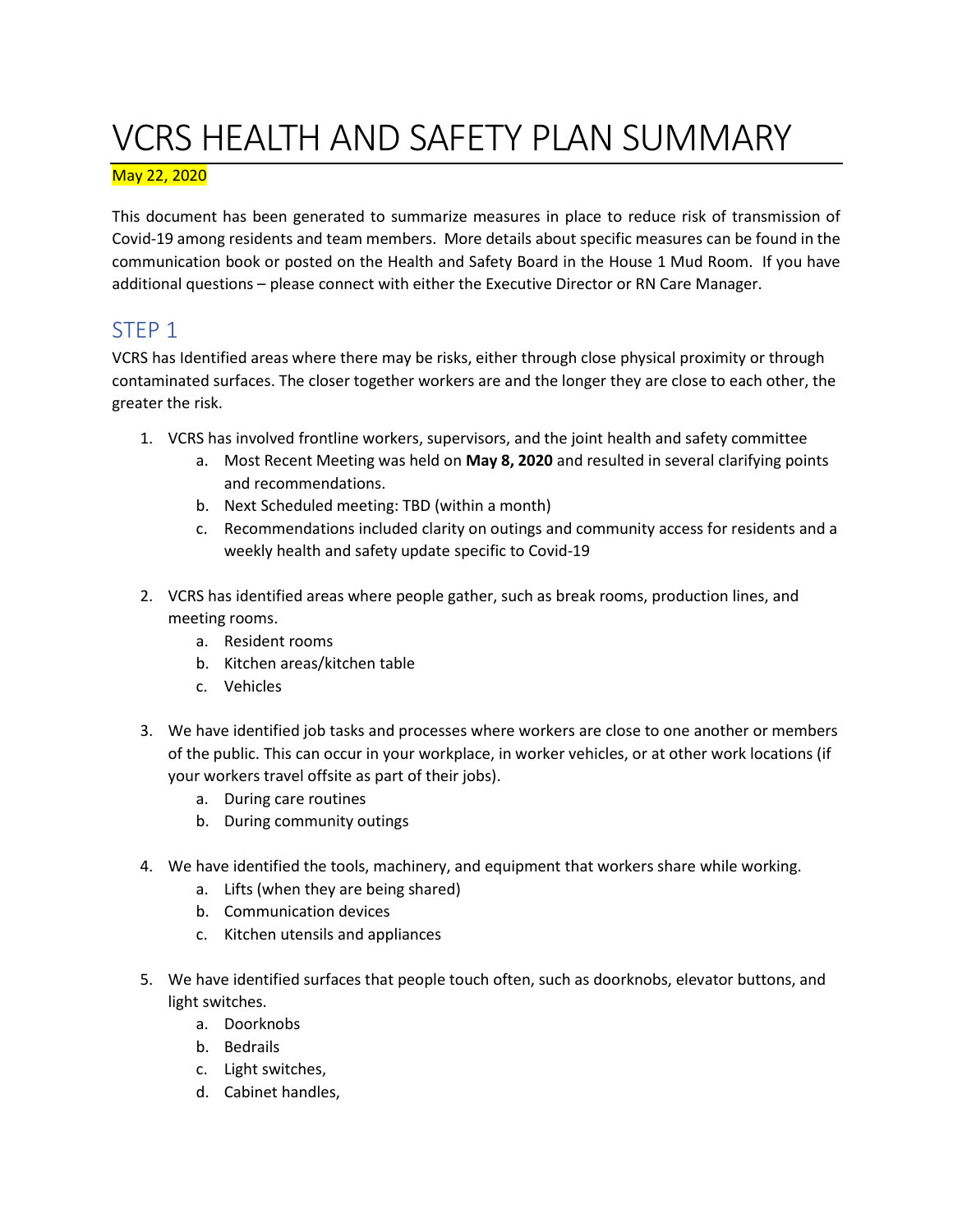- e. Faucet handles,
- f. Tables,
- g. Countertops
- h. Electronics. (telephone/radio)

### STEP 2

Select and implement protocols to minimize the risks of transmission. Look to the following for information, input, and guidance:

- 1. Review industry-specific protocols on worksafebc.com to determine whether any are relevant to your industry. Guidance for additional sectors will be posted as they become available. If protocols are developed specific to your sector, implement these to the extent that they are applicable to the risks at your workplace. You may need to identify and implement additional protocols if the posted protocols don't address all the risks to your workers.
	- a. Care Procedures: Where possible, consider care options that minimize the risk of staff exposure to respiratory secretions.
		- i. Requirement to wear surgical mask when assisting with any oral care
		- ii. Washable moisture-barrier mask provided to each team member for community outings.
		- iii. Practice of reducing close contact during 2-person care as much as possible.
		- iv. Practice avoiding face-to-face interactions and maintaining distancing.
		- v. Complete a Point of Care Risk Assessment as per guidelines when assisting individual who *may* have covid-19.
	- b. Staffing: Prepare a staff contingency plan should an outbreak result in a staffing shortage.
		- i. Contingency plan is developed including goals of care in the event of an outbreak.
	- c. Suspected COVID-19: If a resident has potentially had contact with a Covid-19 carrier, use droplet precautions, and isolate from others.
		- i. Individual's who access the community without accompaniment of a VCRS Team member are screened prior to entering a site. Individuals exiting the home have collaborated with VCRS to provide assurance they are practicing physical distancing and proper hygiene while out of the home.
		- ii. PPE and guidelines for use are available in the event of an identified risk due to an actual or possible transmission – See "Point of Care Risk Assessment Information" posted on Health and Safety Board.
		- iii. Due to limited ability to isolate for long periods, a transfer to hospital may be required.

#### STEP 3

VCRS Must develop the necessary policies to manage the workplace, including policies around who can be at the workplace, how to address illness that arises at the workplace, and how workers can be kept safe in adjusted working conditions. Workers and others showing symptoms of COVID-19 are prohibited from entering the workplace. Including:

• Anyone who has had symptoms of COVID-19 in the last 10 days. Symptoms include fever, chills, new or worsening cough, shortness of breath, sore throat, and new muscle aches or headache.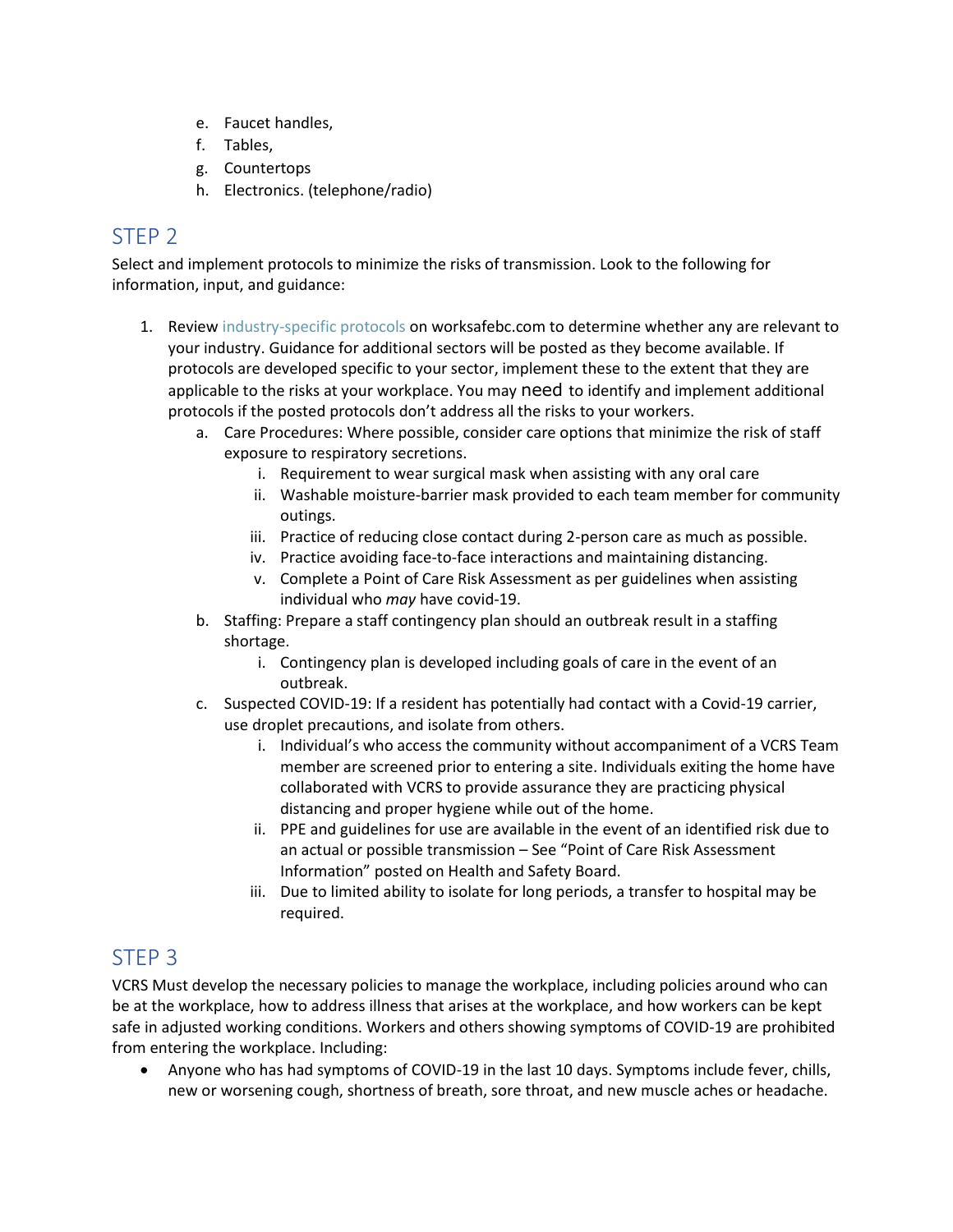- Anyone directed by Public Health to self-isolate.
- Anyone who has arrived from outside of Canada or who has had contact with a confirmed COVID-19 case must self-isolate for 14 days and monitor for symptoms
- Given the physical vulnerability of many of the residents, only essential visitors are able to enter residential sites; this practice continues as per the Health Authority's direction issued May 19, 2020
- First aid attendants have been provided OFAA protocols for use during the COVID-19 pandemic. (available on Health and Safety Board and in the Communication Book)
- Our policy addresses workers who may start to feel ill at work. It includes the following:
	- $\circ$  Sick workers should report to first aid, even with mild symptoms and a supervisor should be notified.
	- $\circ$  Sick workers should be asked to wash or sanitize their hands, provided with a mask, and isolated. Ask the worker to go straight home. [Consult the BC COVID-19 Self-Assessment Tool, or call 811 for further guidance related to testing and self-isolation.]
	- $\circ$  If the worker is severely ill (e.g., difficulty breathing, chest pain), call 911.
	- o Clean and disinfect any surfaces that the ill worker has come into contact with.

#### STEP 4

VCRS must ensure that everyone entering the workplace knows how to keep

- themselves safe while at your workplace.
	- o Stay home if sick
	- o Regularly wash hands
	- o Do not touch your face
	- o Practice physical distancing
	- o Stay away from crowds or areas of potential transmission
	- o Advise VCRS of any travel outside of Canada
		- See Detailed Memo on Health and Safety Board.
- All workers have received the policies for staying home when sick.
	- $\circ$  As per communication within the Communication Book and e-mail correspondence.
- We have posted signage at the workplace, including physical distancing reminders and effective hygiene practices.
- We have posted signage at the main entrance indicating who is restricted from entering the premises, including visitors and workers with symptoms.

## STEP 5

VCRS will monitor operations as things change. If you identify a new area of concern, or if it seems like something isn't working, take steps to update your policies and procedures. Involve workers in this process.

- Supervisors are seeking input from OHS Committee Members and other team members to identify emergent risks. These concerns and response measures are shared in a weekly memo to all team members.
- Point of Care Risk Assessment information has been distributed to all staff indicating all employees have a responsibility to assess the infection risk posed to themselves and to other individuals, visitors, and coworkers.